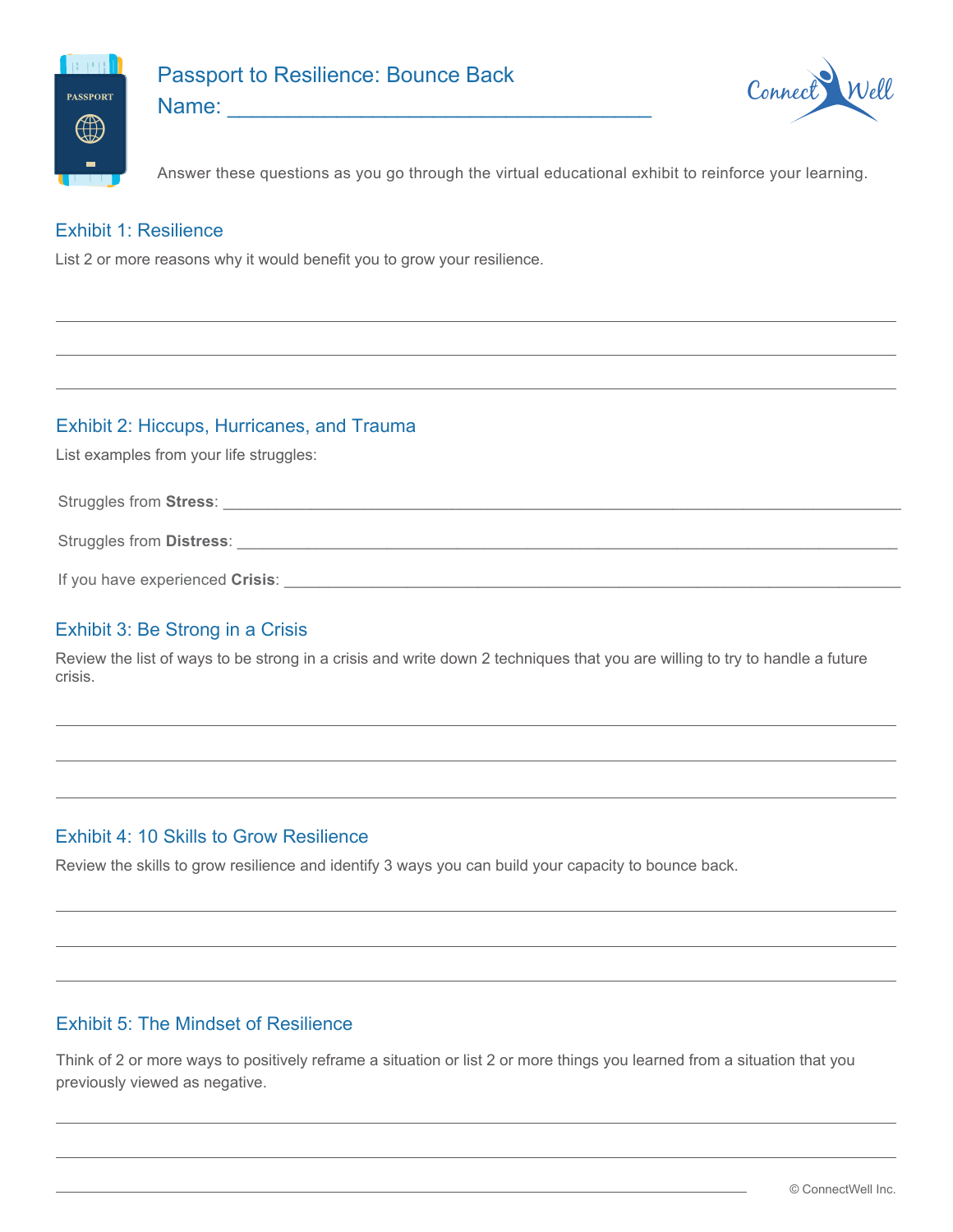#### Exhibit 6: The Imposter Syndrome

Many of us underestimate our efforts or have difficulty accepting compliments. Practice accepting a compliment with pride. A simple "Thank-you" or "I appreciate that you noticed" will do. List who you might practice this with and what you want to say.

#### Exhibit 7: Neutralizing Destructive Beliefs and Attitudes

Identify 2 or more destructive beliefs that are part of your current pattern of thinking that you can live without to build your resilience.

### Exhibit 8: Self-Compassion

Note 3 or more reasons that you should treat yourself with self-compassion.

## Exhibit 9: Self-Compassion Exercise

Identify 2 or more times recently that you have offered kindness to a friend or family member. Practice having those same conversations with yourself by noting a time when you have been harsh with yourself and what you would say to yourself with self-compassion.

 $\Box$ 

\_\_\_\_\_\_\_\_\_\_\_\_\_\_\_\_\_\_\_\_\_\_\_\_\_\_\_\_\_\_\_\_\_\_\_\_\_\_\_\_\_\_\_\_\_\_\_\_\_\_\_\_\_\_\_\_\_\_\_\_\_\_\_\_\_\_\_\_\_\_\_\_\_\_\_\_\_\_\_\_\_\_\_\_\_\_\_\_\_\_\_\_\_\_\_\_\_

\_\_\_\_\_\_\_\_\_\_\_\_\_\_\_\_\_\_\_\_\_\_\_\_\_\_\_\_\_\_\_\_\_\_\_\_\_\_\_\_\_\_\_\_\_\_\_\_\_\_\_\_\_\_\_\_\_\_\_\_\_\_\_\_\_\_\_\_\_\_\_\_\_\_\_\_\_\_\_\_\_\_\_\_\_\_\_\_\_\_\_\_\_\_\_\_\_

\_\_\_\_\_\_\_\_\_\_\_\_\_\_\_\_\_\_\_\_\_\_\_\_\_\_\_\_\_\_\_\_\_\_\_\_\_\_\_\_\_\_\_\_\_\_\_\_\_\_\_\_\_\_\_\_\_\_\_\_\_\_\_\_\_\_\_\_\_\_\_\_\_\_\_\_\_\_\_\_\_\_\_\_\_\_\_\_\_\_\_\_\_\_\_\_\_

## Exhibit 10: Forgiveness

List 1 thing that forgiveness does NOT require you to do.

List 3 reasons that forgiving others helps you heal in your particular situation.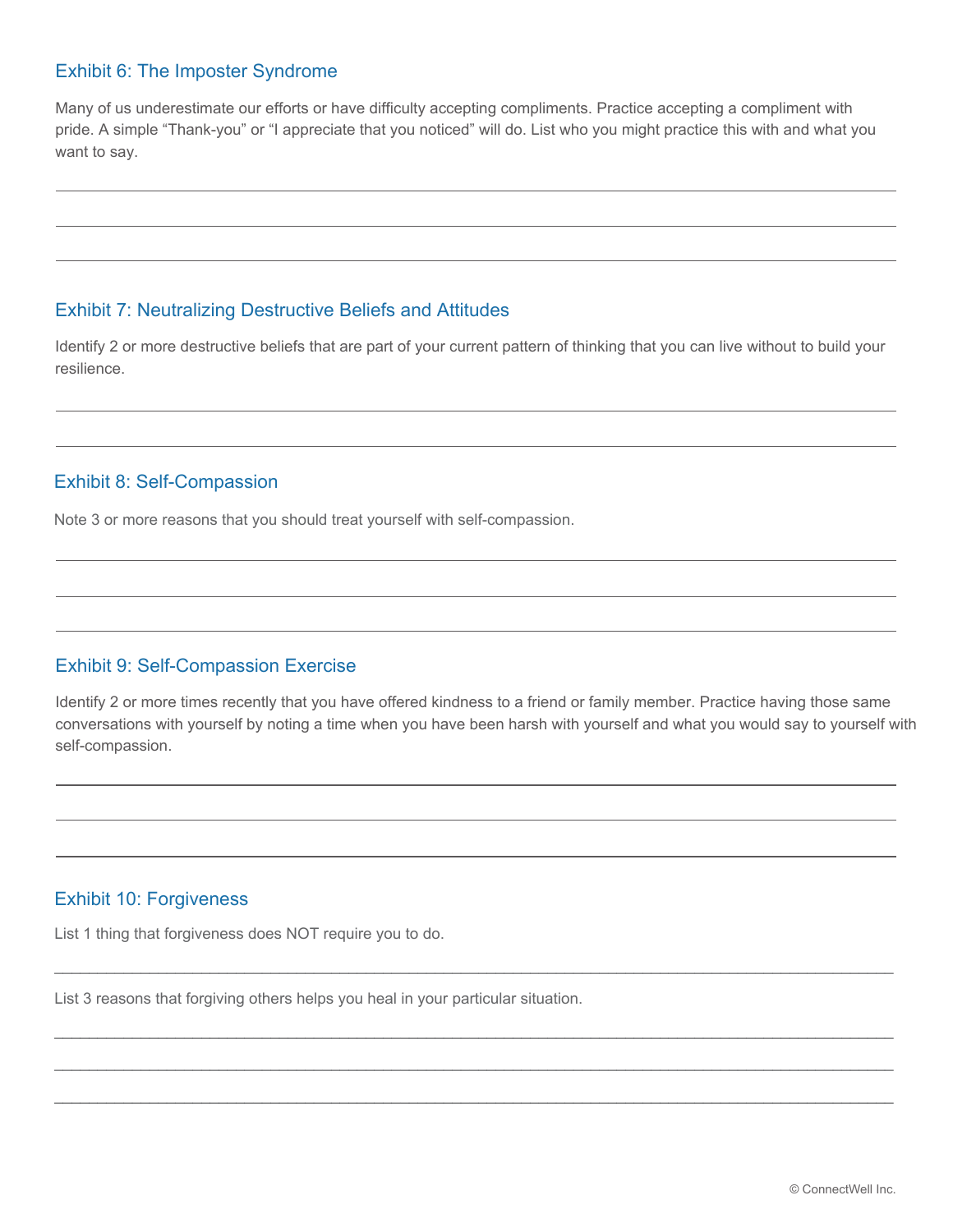## Exhibit 11: Steps to Forgiveness

Identify 1 relationship that you can work to forgive and write down your plans so that you can heal.

#### Exhibit 12: Focus on Healthy Relationships

Make a list identifying positive relationships to nurture and enjoy.

List the non-supportive "others" in your life and limit your exposure to these individuals.

#### Exhibit 13: Self-Care Supports Resilience

List the healthy lifestyle habits you are willing to work on in these areas to improve your self-care.

| Nutrition:         |  |
|--------------------|--|
| Physical Activity: |  |
| Sleep:             |  |

List the stress management techniques that you know help, or you are willing to try, to manage stress.

#### Exhibit 14: Food in Its Natural State

Name the whole foods that you would like to eat more of and list ways to reduce consumption of processed food.